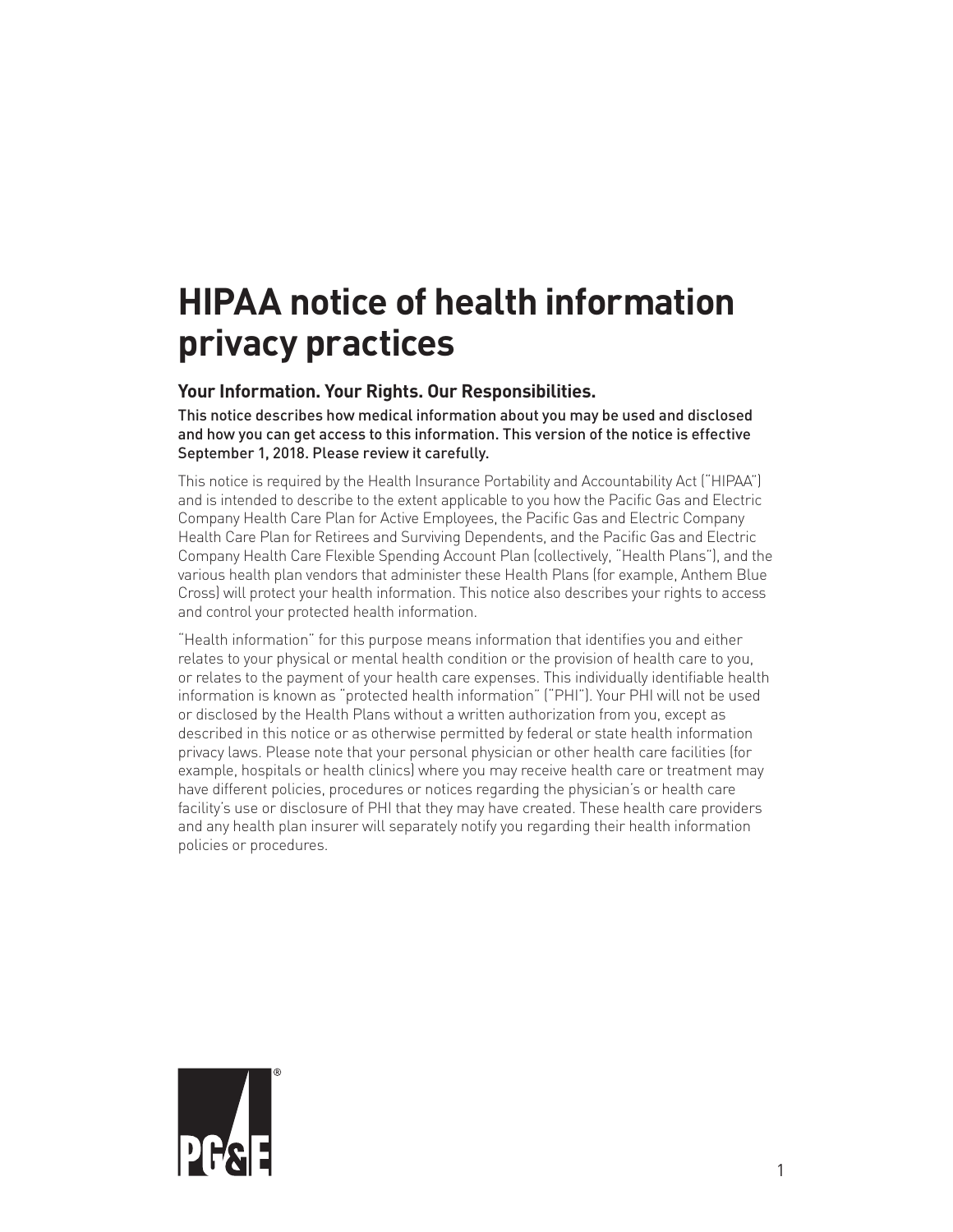# **SUMMARY**

## **Your Rights**

You have the right to:

- Get a copy of your health and claims records
- Correct your health and claims records
- Request confidential communication
- Ask the Health Plans to limit the information shared
- Get a list of those with whom the Health Plans have shared your information
- Get a copy of this privacy notice
- Choose someone to act for you
- File a complaint if you believe your privacy rights have been violated

# **Your Choices**

You have some choices in the way that the Health Plans use and share information to:

- Answer coverage questions from your family and friends
- Provide disaster relief
- Market Health Plan services and sell your information

# **Our Uses and Disclosures**

The Health Plans may use and share your information to:

- Help manage the health care treatment you receive
- Run the Health Plans' organizations
- Pay for your health services
- Administer your health plan
- Help with public health and safety issues
- Do research
- Comply with the law
- Respond to organ and tissue donation requests and work with a medical examiner or funeral director
- Address workers' compensation, law enforcement, and other government requests
- Respond to lawsuits and legal actions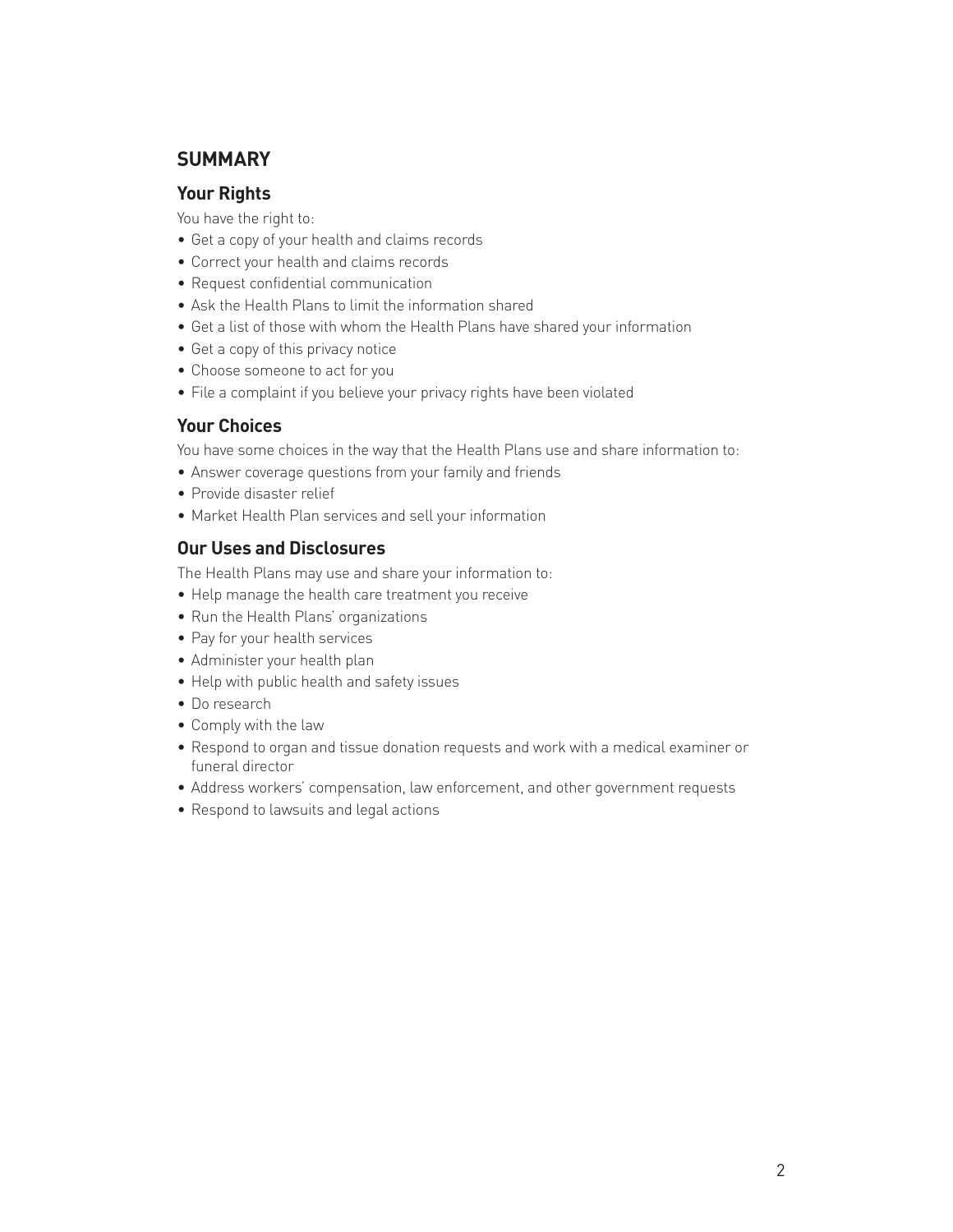# **DETAILS**

# **Your Rights**

When it comes to your health information, you have certain rights. This section explains your rights and some of the Health Plans' responsibilities to help you.

## **Get a copy of health and claims records**

- You can ask to see or get a copy of your health and claims records and other health information the Health Plans have about you—except for psychotherapy notes; information intended for use in a civil, criminal or administrative proceeding; or any information to which access is otherwise prohibited by law. Contact the PG&E Benefits Service Center to request this information. Ask your health plan(s) how to do this.
- The Health Plans will provide a copy or a summary of your health and claims records, usually within 30 days of your request. A single, 30-day extension is allowed if the Health Plans cannot comply by the initial deadline. In limited situations, the Health Plans may say "no" to your request, but will tell you why in writing and may charge a reasonable, cost-based fee.

## **Ask the Health Plans to correct health and claims records**

- You can ask your health plan(s) to correct your health and claims records if you think they are incorrect or incomplete. Ask your health plan(s) how to do this.
- The Health Plans may say "no" to your request, but will tell you why in writing within 60 days. A single, 30-day extension is allowed if the Health Plans cannot comply by the initial deadline.

## **Request confidential communications**

- You can ask to be contacted in a specific way (for example, home or office phone) or to send mail to a different address.
- The Health Plans will consider all reasonable requests, and must say "yes" if you tell your health plan(s) you would be in danger otherwise.
- To request confidential communications, make your request in writing to:

Pacific Gas and Electric Company HIPAA Privacy Official 245 Market Street, Mail Code N2T San Francisco, CA 94105

• The Health Plans will make every attempt to accommodate all reasonable requests. Your request must specify how or where you want to be contacted.

## **State privacy rights**

You may have additional privacy rights under state laws, including rights in connection with mental health and psychotherapy reports, pregnancy, HIV/AIDS-related illnesses, and the health treatment of minors.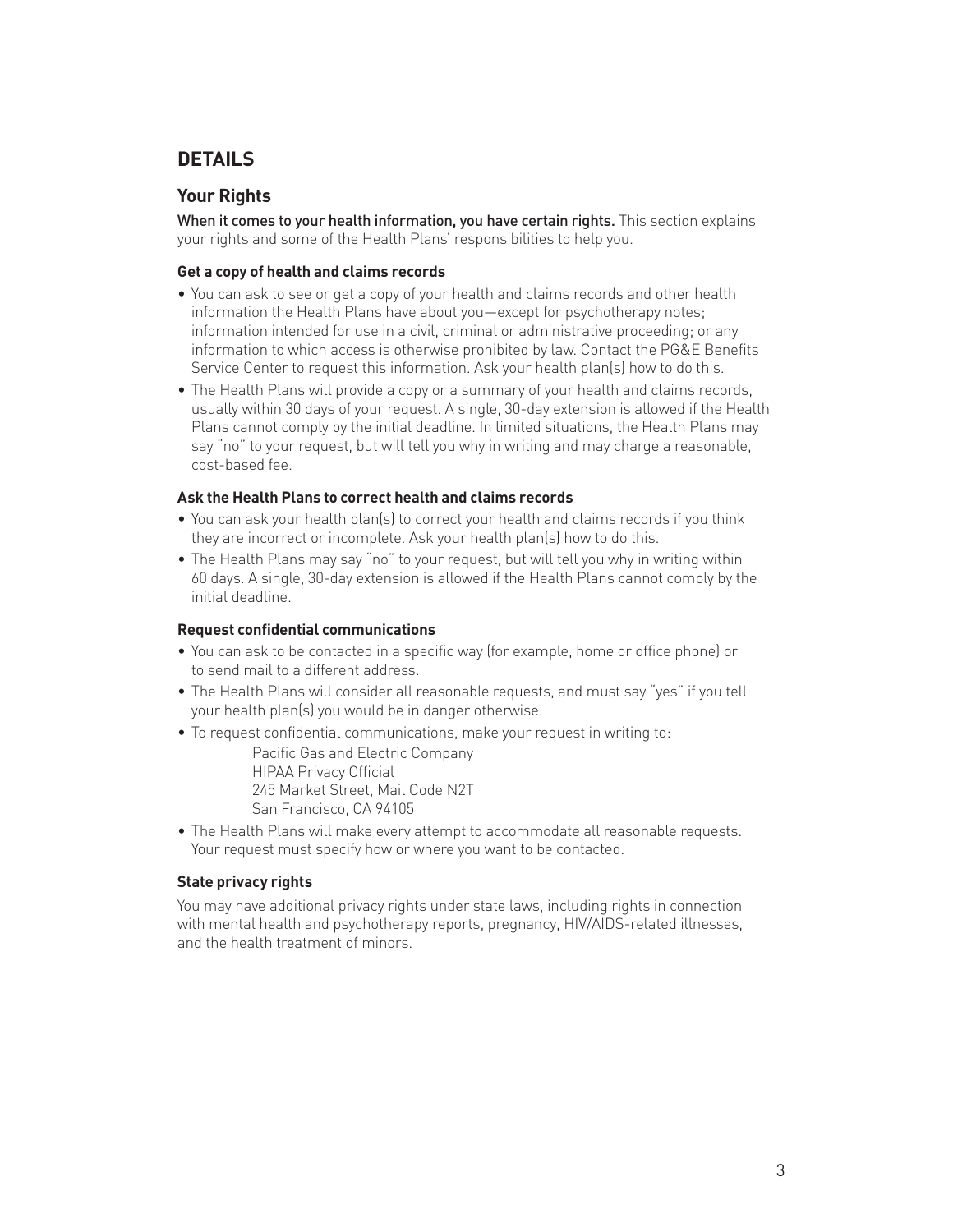## **Ask the Health Plans to limit what the Health Plans use or share**

- You can ask the Health Plans not to use or share certain health information for treatment, payment, or Health Plans' operations.
- The Health Plans are not required to agree to your request, and may say "no" if it would affect your care.

## **Get a list of those with whom the Health Plans have shared information**

- You can ask for a list (accounting) of the times the Health Plans have shared your health information for six years prior to the date you ask, who the Health Plans shared it with, and why.
- The Health Plans will include all the disclosures except for those about treatment, payment, and health care operations, and certain other disclosures (such as any you asked the Health Plans to make). The Health Plans will provide one accounting a year for free but will charge a reasonable, cost-based fee if you ask for another one within 12 months.

#### **Get a copy of this privacy notice**

You can ask for a paper copy of this notice at any time by calling the PG&E Benefits Service Center at 1-866-271-8144, even if you have agreed to receive the notice electronically. The Health Plans will provide you with a paper copy promptly.

#### **Choose someone to act for you**

- If you have given someone medical power of attorney or if someone is your legal guardian, that person can exercise your rights and make choices about your health information.
- The Health Plans will make sure the person has this authority and can act for you before taking any action.

## **File a complaint if you feel your rights are violated**

• You can complain if you feel the Health Plans have violated your rights by contacting:

Pacific Gas and Electric Company

HIPAA Privacy Official

245 Market Street, Mail Code N2T

- San Francisco, CA 94105
- You can file a complaint with the U.S. Department of Health and Human Services Office for Civil Rights by:
	- Sending a letter to 200 Independence Avenue, S.W., Washington, D.C. 20201;
	- Calling 1-877-696-6775; or
	- Visiting www.hhs.gov/ocr/privacy/hipaa/complaints/
- The Health Plans will not retaliate against you for filing a complaint. The complaint should generally be filed within 180 days of when the act or omission complained of occurred.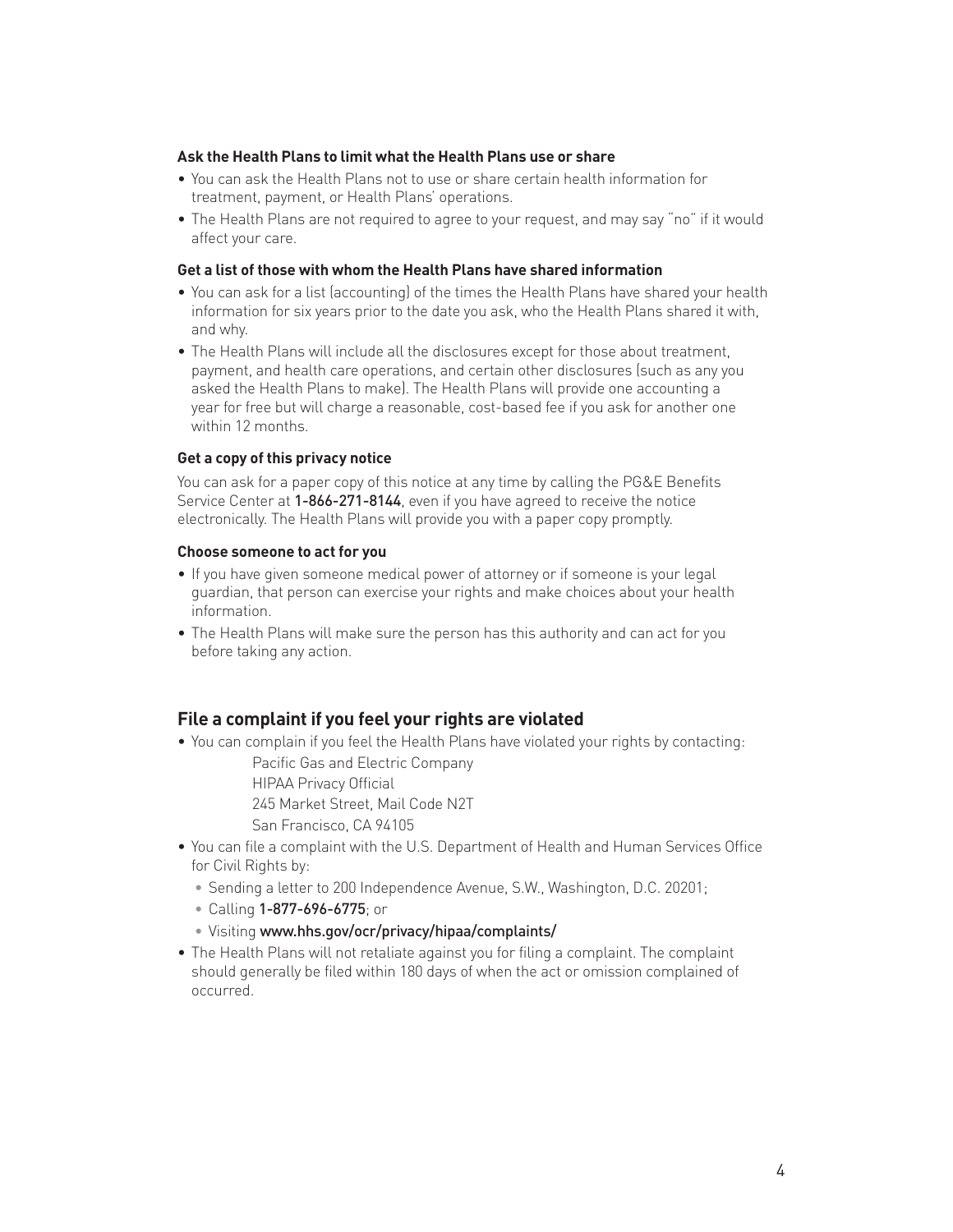## **Your Choices**

For certain health information, you can tell the Health Plans your choices about what the Health Plans share. If you have a clear preference for how the Health Plans share your information in the situations described below, talk to the Health Plans. Tell the Health Plans what you want done, and the Health Plans will follow your instructions.

In these cases, you have both the right and choice to tell the Health Plans to:

- Share information with your family, close friends, or others involved in payment for your care
- Share information in a disaster relief situation

*If you are not able to tell the Health Plans your preference—for example if you are unconscious—the Health Plans may go ahead and share your information if the Health Plans believe it is in your best interest. The Health Plans may also share your information when needed to lessen a serious and imminent threat to health or safety.*

In these cases, the Health Plans *never* share your information unless you give the Health Plans written permission:

- Marketing purposes
- Sale of your information

## **The Health Plans' Uses and Disclosures**

## **How do the Health Plans typically use or share your health information?**

The Health Plans typically use or share your health information in the following ways:

## **Help manage the health care treatment you receive**

The Health Plans can use your health information and share it with professionals who are treating you.

*Example: A doctor sends your health plan(s) information about your diagnosis and treatment plan so your health plan(s) can arrange additional services.*

#### **Run the Health Plans' organizations**

- The Health Plans can use and disclose your information to run the Health Plans' organizations and contact you when necessary.
- The Health Plans are not allowed to use genetic information to decide whether the Health Plans will give you coverage and the price of that coverage. This does not apply to long-term care plans.

*Example: The Health Plans use health information about you to develop better services for you.*

#### **Pay for your health services**

The Health Plans can use and disclose your health information as the Health Plans pay for your health services.

*Example: The Health Plans share information about you with your dental plan to coordinate payment for your dental work.*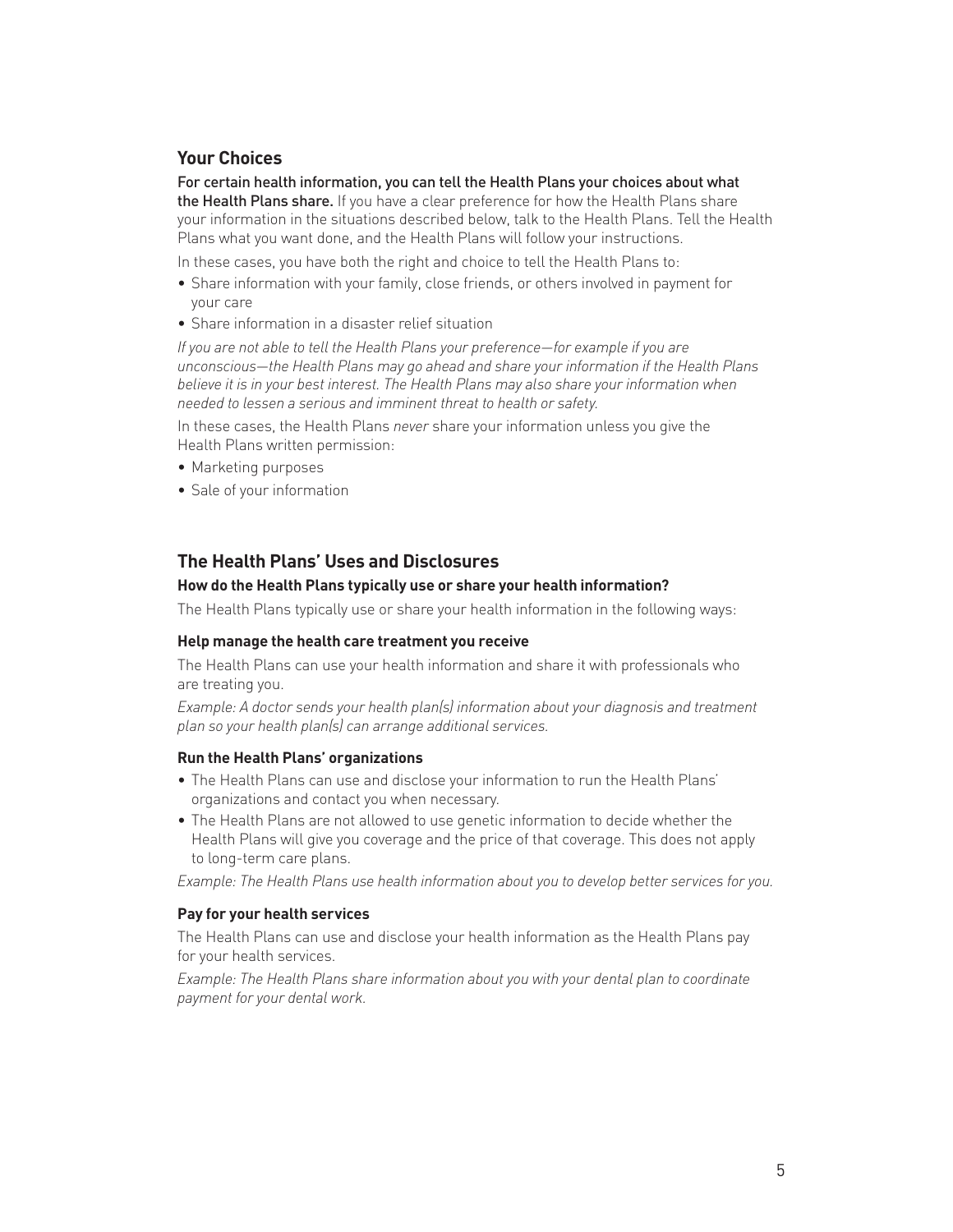## **Administer your plan**

The Health Plans may disclose your health information to your health plan sponsor for plan administration.

*Example: Your company contracts with the Health Plans to provide health benefits, and the Health Plans provide your company with certain statistics to explain the premiums the Health Plans charge.*

## **How else can the Health Plans use or share your health information?**

The Health Plans are allowed or required to share your information in other ways usually in ways that contribute to the public good, such as public health and research. The Health Plans have to meet many conditions in the law before your information can be shared for these purposes. For more information, see www.hhs.gov/ocr/privacy/hipaa/ understanding/consumers/index.html.

## **Help with public health and safety issues**

The Health Plans can share health information about you for certain situations such as:

- Preventing disease
- Helping with product recalls
- Reporting adverse reactions to medications
- Reporting suspected abuse, neglect, or domestic violence
- Preventing or reducing a serious threat to anyone's health or safety

## **Do research**

The Health Plans can use or share your information for health research.

## **Comply with the law**

The Health Plans will share information about you if local, state or federal laws require it, including with the Department of Health and Human Services if it wants to see that the Health Plans are complying with federal privacy law.

## **Respond to organ and tissue donation requests and work with a medical examiner or funeral director**

- The Health Plans can share health information about you with organ procurement organizations.
- The Health Plans can share health information with a coroner, medical examiner, or funeral director when an individual dies.

## **Address workers' compensation, law enforcement, and other government requests**

The Health Plans can use or share health information about you:

- For workers' compensation claims
- For law enforcement purposes or with a law enforcement official
- With health oversight agencies for activities authorized by law
- For special government functions such as military, national security, and presidential protective services

## **Respond to lawsuits and legal actions**

The Health Plans can share health information about you in response to a court or administrative order, or in response to a subpoena, warrant, discovery request, or other forms of lawful due process.